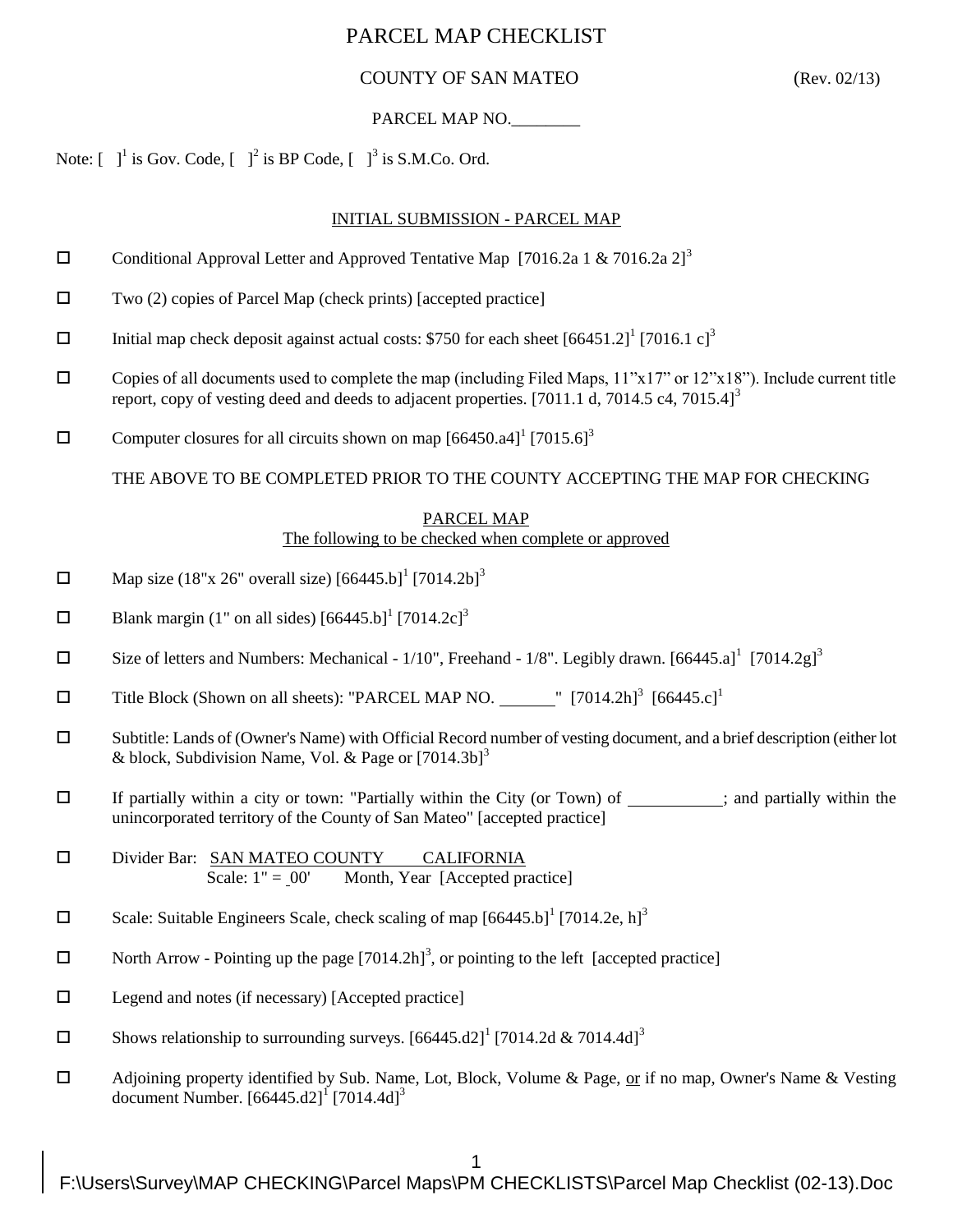- $\square$  Reference to Recorded Documents to be: Subdivisions (Vol. Maps Pg.), Parcel Maps (Vol. P.M. Pg.), Record of Survey Maps (Vol. L.L.S. Pg.), and Official Records ( O.R.) or (Vol. O.R. Pg.) [Official designation]
- $\square$  No other abbreviations unless noted [Accepted practice]
- $\Box$  Each parcel numbered and lettered, new street named.  $[66445 \text{ c}]$ <sup>1</sup>  $[7014.4a]$ <sup>3</sup>
- D Location of all easements, widths, types & referenced to record. [7014.4c]<sup>3</sup>
- $\Box$  New easements correspond with improvement plans. [66450.a]<sup>1</sup> [7016.2a]<sup>3</sup>
- Existing & proposed street widths & center lines shown. [7014.4b]<sup>3</sup>
- $\Box$  Names of existing & proposed streets, adjacent and within shown. [7014.4b]<sup>3</sup>
- $\Box$  Vicinity map if there are no street intersections shown [7014.3e]<sup>3</sup>
- Sheet numbering "Sheet 1 of 1" if map is only one sheet  $[66445.b]^1$   $[7014.2f]^3$
- $\Box$  Key map on first sheet, if area subdivided is shown on more than one sheet [accepted practice]
- $\Box$  Reference to adjoining sheets.  $[66445.b]^1$   $[7014.2f]^3$
- $\Box$  Parcel area shown required if 1/2 acre or more. [7014.4a]<sup>3</sup>
- $\Box$  Each parcel shown complete on one sheet [7014.4a]<sup>3</sup>
- □ Conformance to Planning Conditions and Tentative Map  $[66450.a2]$ <sup>1</sup> [7016.2a1 & 7016.2a2]<sup>3</sup>
- $\Box$  Distinctive boundary  $[66445. d1]$ <sup>1</sup>  $[7014.2d]$ <sup>3</sup>

#### SURVEY INFORMATION

- $\square$  Based on a field survey or compiled from record data only if survey info. exists on filed maps to retrace whole boundary from existing monuments.  $[66448.]^1$   $[7014.1a]^3$
- $\square$  Basis of bearings [7014.3]<sup>3</sup> [County Engineer's Assoc.] [accepted practice] Established by one of the following:
	- 1. Reference to a monumented line, between two points of record.
	- 2. The California Coordinate System State Plane Coordinates (CCS83) (if used) [8817 Public Resources Code]
		- Control Scheme shown through which coordinates were determined.  $[8771.5]^{2}$
		- Epoch (date) shown NGS published epoch [8815.1] {8815.2 Public Resources Code]
		- FGCS order of accuracy shown for station purporting second order or better accuracy. [8815.4 Public Resources Code]
		- $\Box$  " $\Theta$ " Mapping angle shown and location taken from survey. [accepted practice]
		- $\square$  Combination Factor for ground / grid conversion [accepted practice]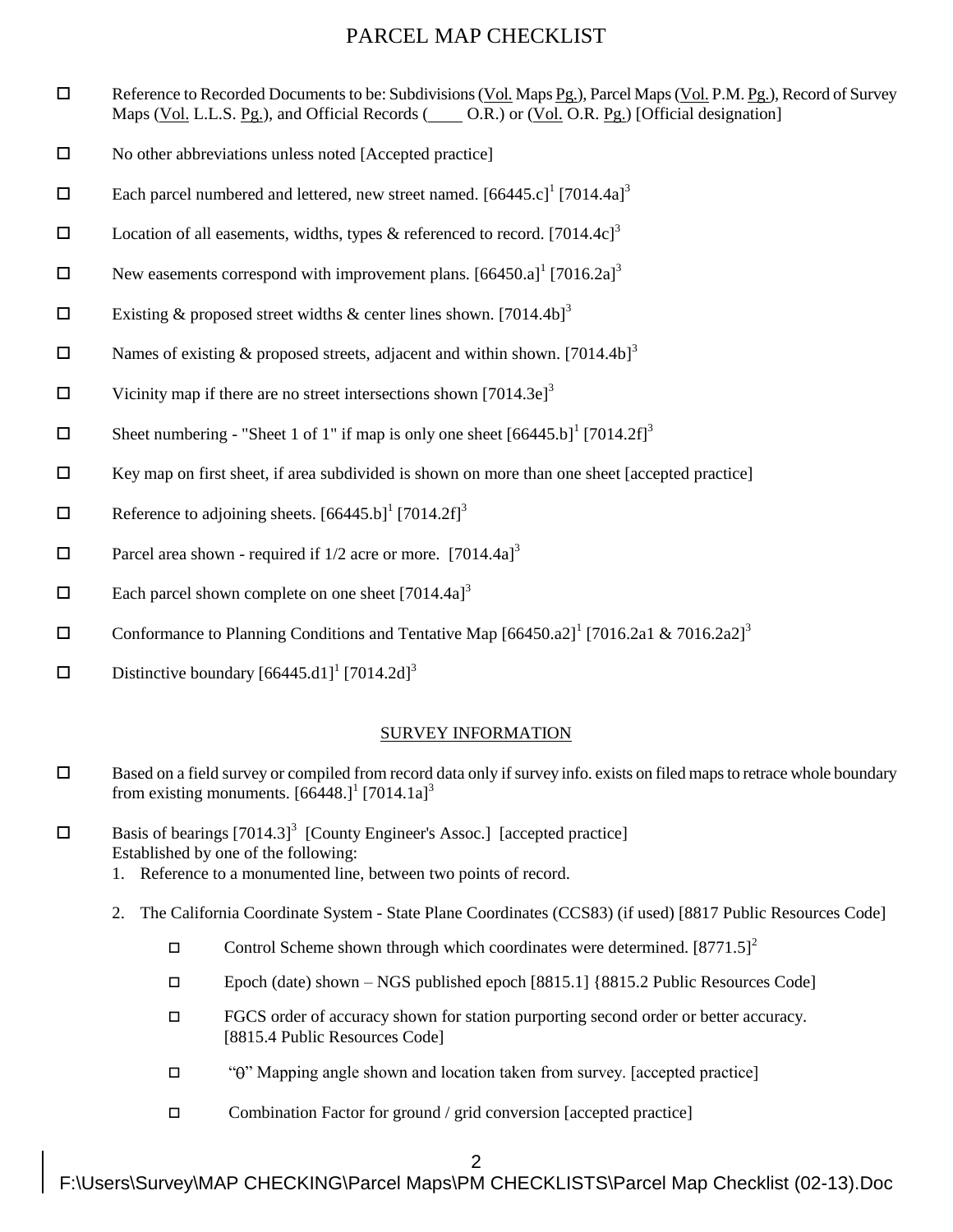- 3. A solar or stellar observation
- $\Box$  Method of establishment of all lines and points shown on map.  $[66445. d2]$ <sup>1</sup> [7014.1b]<sup>3</sup>
- $\Box$  City and/or County boundaries shown and verified. [7014.4e]<sup>3</sup>
- $\Box$  "Found Monuments" (type, size and tag) shown and referenced to recorded map [8764.a]<sup>2</sup> [7014.1d]<sup>3</sup>
- Label "U.O." for Unknown Origin for tagged monuments that have no reference [County Engineer's Assoc.]
- Found monuments Use SOLID SYMBOLS [Accepted practice]
- □ Monuments set (type,, size and tag) [66495., 66496. & 66497.]<sup>1</sup> [8771., 8772.]<sup>2</sup> [7014.1d, 7029.1]<sup>3</sup> (use <u>OPEN</u> SYMBOLS) [Accepted practice]
- $\square$  Survey ties to monuments, property lines, easements, & center lines of streets, adjoining or within subdivision.  $[66445. d2]$ <sup>1</sup> [7014.1c & 7014.2d]<sup>3</sup>
- $\Box$  Record data shown when different from survey data  $[66445. d2]^1$   $[7014.2d]^3$  (the record data being placed in parentheses) [accepted practice]
- $\Box$  Curve data complete. [7014.1b]<sup>3</sup>
- $\Box$  Bearings and distances on all lines [7014.1b]<sup>3</sup>
- $\Box$  Radial Bearings shown where appropriate [7014.1b]<sup>3</sup>
- $\Box$  All parcel dimensions shown [7014.1b & 7014.4a]<sup>3</sup>
- $\Box$  Remainder parcels 5 acres & over need not be shown but referenced by deed. [66445.d2 & 66445.d3]<sup>1</sup> [7014.4f]<sup>3</sup>
- $\square$  No ditto marks [Accepted practice]

### MATHEMATICAL REVIEW

- $\square$  Computer closure sheets (closure within 0.02') [7014.1e]<sup>3</sup> Data on sheets match data on map exactly.
- $\square$  Computer sheets for all circuits shown on map [66450.a4]<sup>1</sup>
- $\square$  Sums of parts equal total distance or delta  $[66450.a4]$ <sup>1</sup>  $[7014.1b]$ <sup>3</sup>

### STATEMENTS (See page 5, 6, & 7)

- Owner's Statement and Acknowledgments (offer of dedication, if required) [66430., 66445.e & 66447.]<sup>1</sup> [7014.3c &  $7014.5a$ <sup>3</sup>
- **Trustee/Beneficiary Statement and Acknowledgment (required with offer of dedications)** [66445.e]<sup>1</sup>
- $\square$  Surveyor's Statement [7014.3c & 7014.5b]<sup>3</sup>
- County Surveyor's Statement [7014.3c  $& 7014.5c$ ]<sup>3</sup>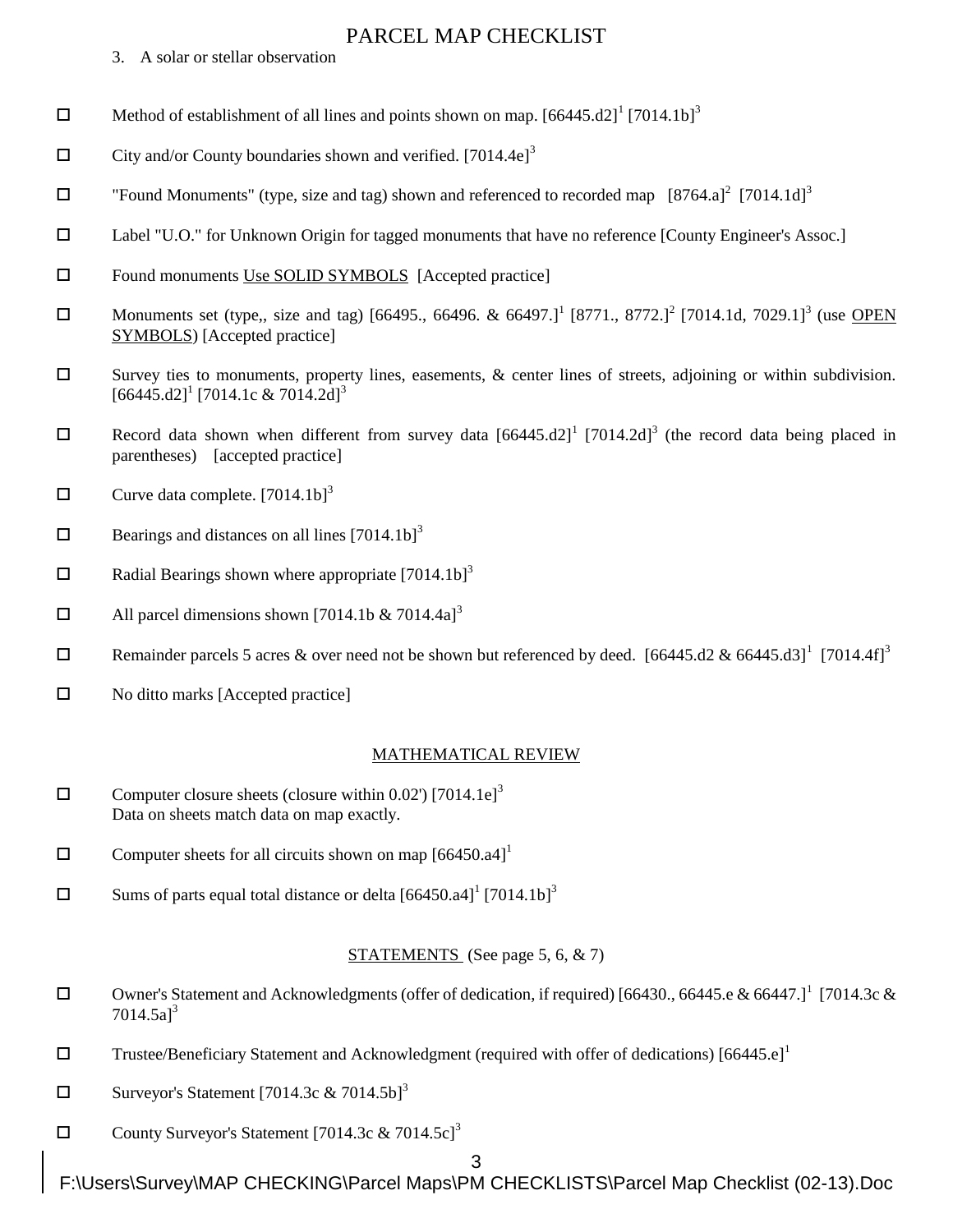- County Recorder's Statement [7014.3c  $& 7014.5f$ ]<sup>3</sup>
- **Clerk of the Board Statement (if street or easement dedication)** [7014.3c  $\&$  7014.5e]<sup>3</sup>
- $\Box$  City or Town Engineer's Statement (if partially within a city ) [66442.]<sup>1</sup>
- $\Box$  Soil Engineer when required  $[66490.]$ <sup>1</sup> [7014.5d]<sup>3</sup>

### FINAL REVIEW

- $\Box$  Conformance with Tentative Map  $[66450.a2]$ <sup>1</sup> [7016.2a1]<sup>3</sup>
- Submitted updated title report (six months or newer) [Accepted practice]
- $\square$  Requested revisions made
- $\square$  Two (2) prints of revised Parcel Map (for checking and forwarding).
- Send a copy of corrected map to Planning and Building Department (Development Review) with a condition check before recording.  $[66450.a3]$ <sup>1</sup>  $[7016.2a2]$ <sup>3</sup>
- Received monumentation letter from surveyor, stamped and signed  $[66497.]^1$
- Field visit to confirm monuments set are the same character as shown on the map. [7014.1b & 7014.1d]<sup>3</sup>
- $\Box$  Map checking deposit surplus  $[66451.2]^1$   $[7016.1c]^3$
- Planning and Building Department (Development Review) signed condition check prior to County Surveyor's signature.  $[66450.a3]$ <sup>1</sup> [7016.2a 2 & 7016.2a 3]<sup>3</sup>
- $\Box$  2 Mylars of Parcel Map completely signed and sealed,  $18"x 26"$  overall size, 1" margin on all sides. Completely signed and sealed. Legible  $[66445.a,b]^1[66466.e]^1[7016.1] [7014.2a]^3[66466.e]^1[7016.1a]^3$
- Tax certification from tax collector, (original & copy) & any tax due  $[7016.1b]$ <sup>3</sup>
- $\Box$  Owner's Statement and Acknowledgments signed and sealed signatures opaque. [66445.a & 66445.e]<sup>1</sup> [7014.5 &  $7016.2a41<sup>3</sup>$
- $\Box$  Acknowledgments signed, sealed & expiration date, all opaque.  $[66445.a & 66445.e]$ <sup>1</sup>  $[7014.5a & 7016.2a4]$ <sup>3</sup>
- $\square$  Surveyor's Statement signed, sealed, & dated, all opaque. [66449.a]<sup>1</sup> [7014.5b & 7016.2a4]<sup>3</sup>
- $\Box$  Distinctive border  $[66445. d1]$ <sup>1</sup>  $[7014.2d]$ <sup>3</sup>
- $\Box$  Final review of map prior to obtaining County Surveyor's signature [7016.2b]<sup>3</sup>
- $\square$  Submit Mylars to County Surveyor for signature and seal  $[66450.a]$ <sup>1</sup>
- Transmit to the Clerk of the Board: 2 Mylars, Tax Letter, name of Title Co. (for guarantee), Declarations of Restriction, Agreements, if any, (recording fee will be paid by the Title Company). (If checking map for a City, give map to City to record)  $[66464.]$ <sup>1</sup>  $[7016.3]$ <sup>3</sup>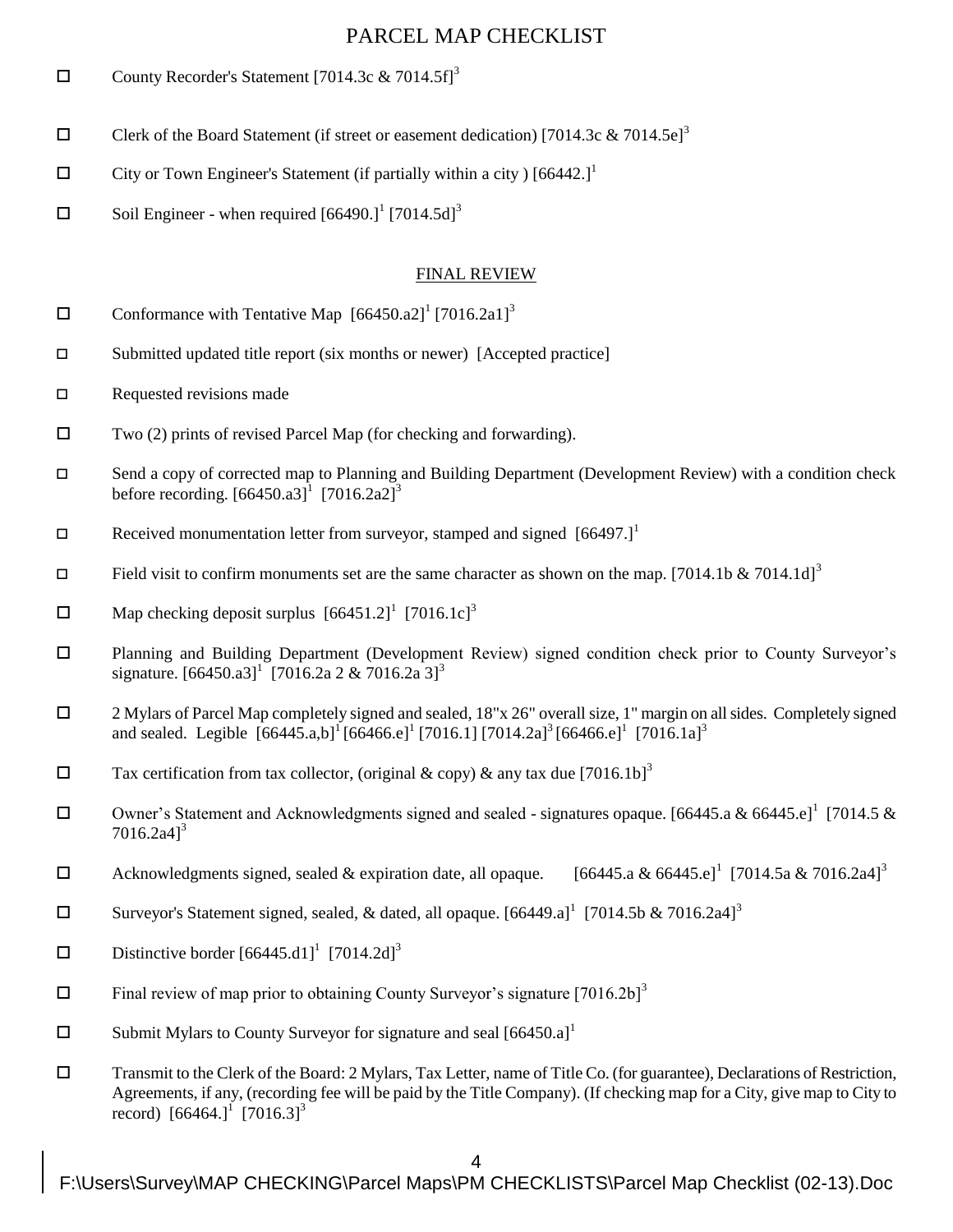#### REQUIRED STATEMENTS

### OWNER'S STATEMENT  $[66430., 66445.e & 66447.]^1$   $[7014.5a]^3$

(I, We) hereby state that (I, we) (am, are) the owner(s) of, or have some right, title or interest in and to the real property included within the subdivision shown upon this map, and (I, we) (am, are) the only person(s) whose consent is necessary to pass clear title to said property, and (I, we) hereby consent to the making and filing of said map and subdivision as shown within the distinctive border.

OWNER(S): \_\_\_\_\_\_\_\_\_\_\_\_\_\_\_\_\_\_

### (WHEN BASED UPON A FIELD SURVEY)  $[66445.i & 66449a]$ <sup>1</sup> [7014.5b]<sup>3</sup>

#### SURVEYOR'S (ENGINEER'S) STATEMENT

This map was prepared by me or under my direction and is based upon a field survey in conformance with the requirements of the Subdivision Map Act and local ordinance at the request of (Name of Person Authorizing Map) on (date). I hereby state that this parcel map substantially conforms to the approved or conditionally approved tentative map, if any, and that all the monuments are of the character and (occupy the positions indicated / will be set in the positions indicated on or before (date) [see note]) and (are / will be) sufficient to enable the survey to be retraced.

 $(SEAL)$  [8761.c]<sup>2</sup> (Signature ) LS Number (or RCE Number)

(Note: Surveyor shall post a Bond if interior monuments are to be set at a later date)  $[7029.2b]$ <sup>3</sup>

### (WHEN COMPILED FROM RECORD DATA)  $[66449.a]$ <sup>1</sup> $[7014.5b]$ <sup>3</sup>

### SURVEYOR'S (ENGINEER'S) STATEMENT

This map was prepared by me or under my direction and was compiled from record data in conformance with the requirements of the Subdivision Map Act and local ordinance at the request of (Name of Person Authorizing Map) on (date). I hereby state that this parcel map substantially conforms to the approved or conditionally approved tentative map, if any.

| (SEAL) | [8761.c] <sup>2</sup> | (Signature)               |
|--------|-----------------------|---------------------------|
|        |                       | LS Number (or RCE Number) |

5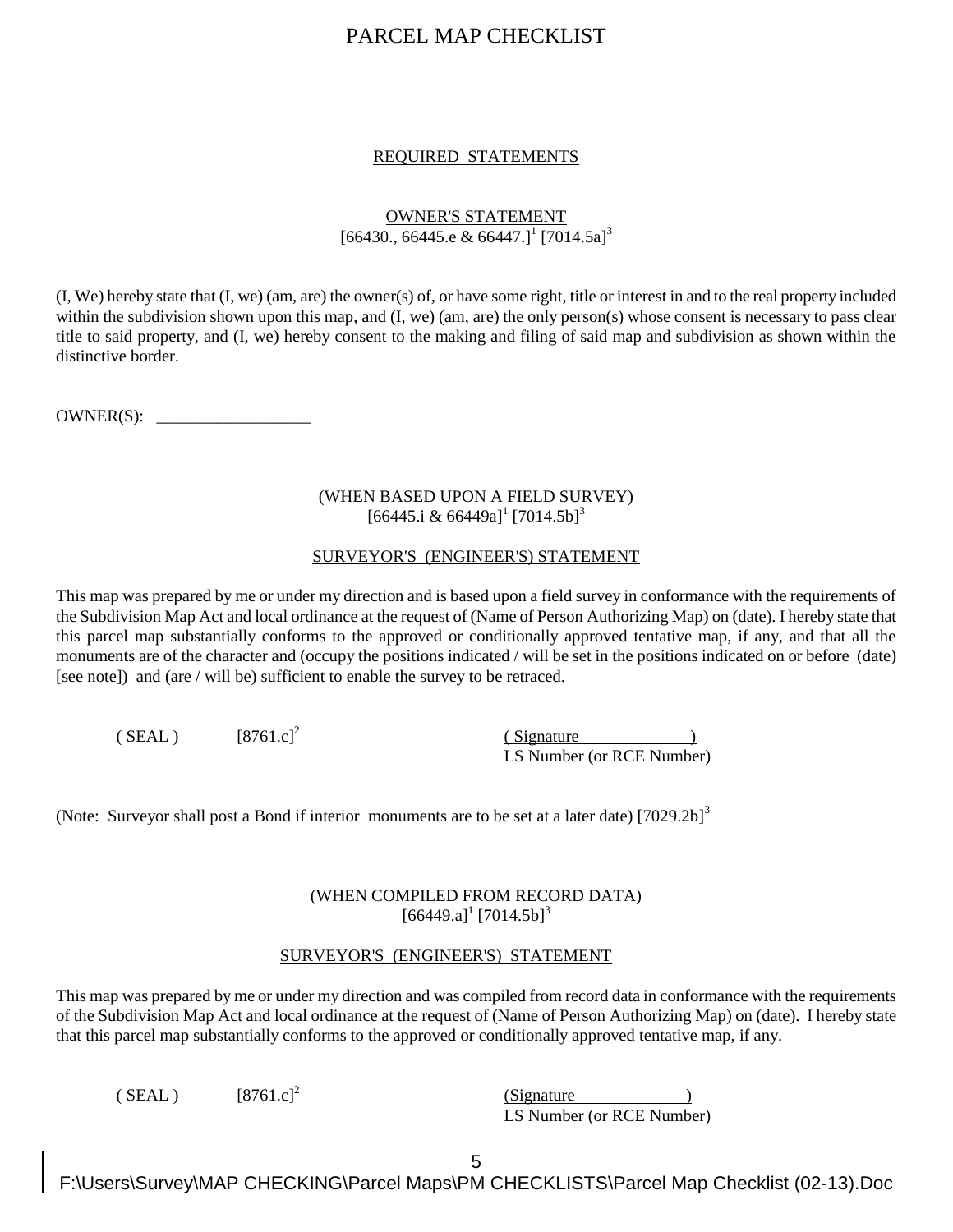#### COUNTY SURVEYOR'S STATEMENT  $[66450.]<sup>1</sup> [7014.5c]$

I hereby state that I have examined this map and that the subdivision as shown hereon is substantially the same as it appeared on the tentative map, if required, and any approved alterations thereof; that all the provisions of the California "Subdivision Map Act" and of the "San Mateo County Ordinance" applicable at the time of approval of the tentative map, if required, have been complied with; and that I am satisfied that this map is technically correct.

DATE: (Signature Here) (Save room for seal Christopher G. Vandrey, Licensed Land Surveyor STAMP (Save room for seal Christopher G. Vandrey, Lice 1 <sup>1</sup>/<sub>2</sub>" square minimum) L.S. No. 8783



### (THE FOLLOWING STATEMENT IS TO BE USED WHEN NO DEDICATION IS REQUIRED)

#### CLERK OF THE BOARD STATEMENT

I hereby state that the Board of Supervisors of San Mateo County, State of California, do hereby certify that certificates have been filed and deposits have been made in conformance with the requirements of Sections 66492 and 66493 of the Government Code of the State of California.

Dated: \_\_\_\_\_\_\_\_\_\_ \_\_\_\_\_\_\_\_\_\_\_\_\_\_\_\_\_\_\_\_\_\_\_\_\_\_\_\_\_\_\_\_\_\_\_\_\_\_\_\_\_\_\_

Clerk of the Board of Supervisors San Mateo County, State of California

By: \_\_\_\_\_\_\_\_\_\_\_\_\_\_\_\_\_\_\_\_\_\_\_\_\_\_\_\_\_\_\_

Deputy

(THE FOLLOWING STATEMENT IS TO BE USED WHEN A DEDICATION IS REQUIRED)  $[66463, & 66477.1a]^1$   $[7014.5e]^3$ 

#### CLERK OF THE BOARD STATEMENT

I hereby state that the Board of Supervisors of the San Mateo County did accept on behalf of the public, and real property offered for dedication for public use in conformity with the terms of the offer of dedication, subject to the condition that the County is not responsible or liable for any cost or expense of any offer accepted unless authorized by separate action of the Board of supervisors.

Dated: \_\_\_\_\_\_\_\_\_\_ \_\_\_\_\_\_\_\_\_\_\_\_\_\_\_\_\_\_\_\_\_\_\_\_\_\_\_\_\_\_\_\_\_\_\_\_\_\_\_\_\_\_\_

Clerk of the Board of Supervisors San Mateo County, State of California

By: \_\_\_\_\_\_\_\_\_\_\_\_\_\_\_\_\_\_\_\_\_\_\_\_\_\_\_\_\_\_\_